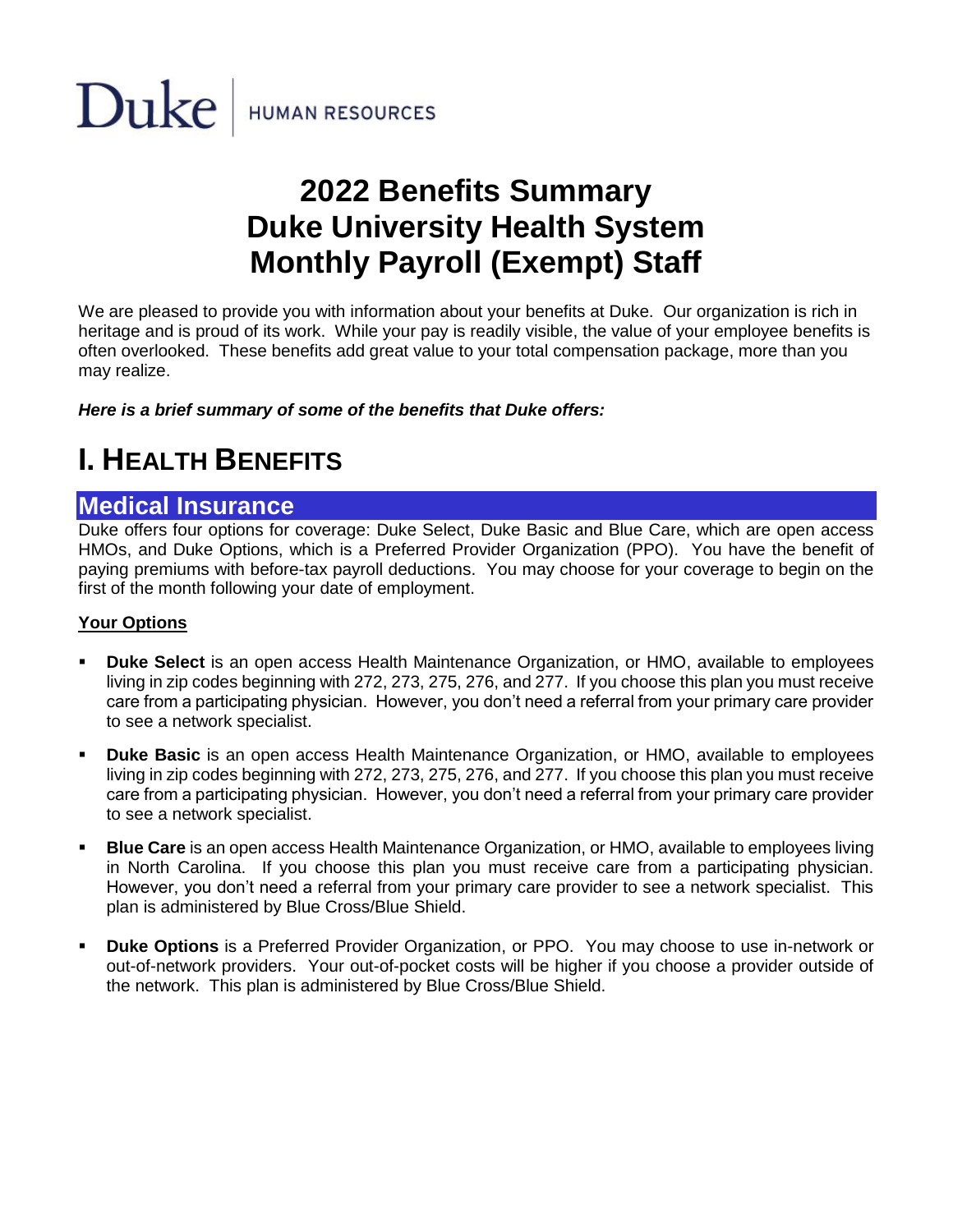#### **Employee Premiums**

You can choose among the following levels of coverage. Premiums are deducted from your check on a pre-tax basis. You may add, change or drop coverage during your annual open enrollment or within 30 days of a valid change in family status. A major portion of the premium is paid by Duke. Duke covers more than 80% of the employee's premium and about 50% of the dependent premium for full-time employees (working 30 hours or more per week). The **2022** "monthly" premiums are listed below:

|                         | <b>Employee</b> | Employee/Child | Employee/Children | Employee/Spouse | Family     |
|-------------------------|-----------------|----------------|-------------------|-----------------|------------|
| <b>Total Premium</b>    | \$495.00        | \$737.00       | \$921.00          | \$1.158.00      | \$1.354.00 |
| Duke Contribution       | \$406.00        | \$529.00       | \$620.00          | \$735.00        | \$833.00   |
| <b>Employee Premium</b> | \$89.00         | \$208.00       | \$301.00          | \$423.00        | \$521.00   |

#### **DUKE SELECT (HMO) Premiums**

#### **DUKE BASIC (HMO) Premiums**

|                         | Employee | Employee/Child | Employee/Children | Employee/Spouse | Family     |
|-------------------------|----------|----------------|-------------------|-----------------|------------|
| Total Premium.          | \$420.00 | \$616.00       | \$769.00          | \$968.00        | \$1.117.00 |
| Duke Contribution       | \$384.00 | \$499.00       | \$587.00          | \$697.00        | \$788.00   |
| <b>Employee Premium</b> | \$36.00  | \$117.00       | \$182.00          | \$271.00        | \$329.00   |

#### **BLUE CARE (HMO) Premiums**

|                         | Emplovee   | Employee/Child | Employee/Children | Employee/Spouse | Family     |
|-------------------------|------------|----------------|-------------------|-----------------|------------|
| Total Premium           | \$1.039.00 | \$1,382.00     | \$1,570.00        | \$1,933.00      | \$2.314.00 |
| Duke Contribution       | \$856.00   | \$1,026,00     | \$1.121.00        | \$1,301.00      | \$1.491.00 |
| <b>Employee Premium</b> | \$183.00   | \$356.00       | \$449.00          | \$632.00        | \$823.00   |

#### **DUKE OPTIONS (PPO) Premiums**

|                         | Employee | Employee/Child | Employee/Children | Employee/Spouse | <b>Family</b> |
|-------------------------|----------|----------------|-------------------|-----------------|---------------|
| Total Premium           | \$987.00 | \$1,333,00     | \$1.568.00        | \$1,925,00      | \$2,252,00    |
| Duke Contribution       | \$810.00 | \$986.00       | \$1.104.00        | \$1,278,00      | \$1.442.00    |
| <b>Employee Premium</b> | \$177.00 | \$347.00       | \$464.00          | \$647.00        | \$810.00      |

## **Dental Insurance**

Duke offers three coverage options administered by Ameritas Life Insurance Corp. You pay the cost for coverage with before-tax premiums through payroll deductions.

#### **Your Dental Options**

#### **Plan A and B**

With Plan A and Plan B, you may visit any licensed dentist. Both plans include deductibles that must be met before coverage begins for non-preventive procedures. Plan A reimburses participants based on the usual and customary (U&C) allowable charge for each covered service. If a dentist charges more than the U&C charge, the participant is responsible for the excess charge.

Plan B provides a very basic benefit and payments are based on a fixed schedule of fees.

#### ▪ **Preferred Provider Option (PPO) Plan**

The PPO plan offers similar coverage to Plan A at a lower monthly premium for employees who use dentists within a nationwide network. The PPO Plan includes a higher maximum annual benefit than Plan A and Plan B, and lower negotiated procedure rates. These provisions can lower participants' out-of-pocket expenses when using in-network dentists.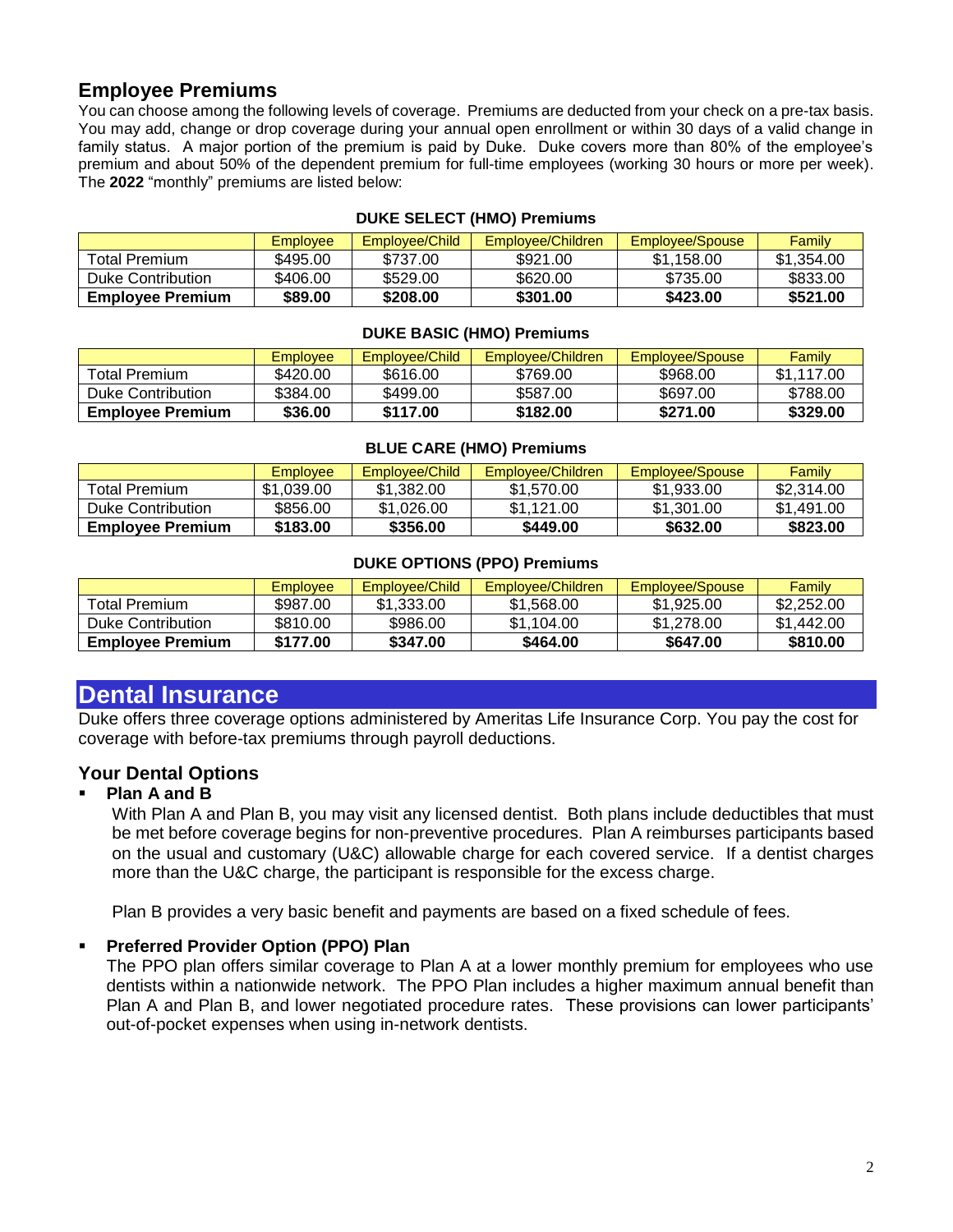#### **Employee Premiums**

You can choose among the following levels of coverage. The **2022** "monthly" premiums are listed below: **Dental Premiums**

| Denial Fielinums           |            |               |               |  |  |  |
|----------------------------|------------|---------------|---------------|--|--|--|
| <b>Levels of Coverage:</b> | <b>PPO</b> | <b>Plan A</b> | <b>Plan B</b> |  |  |  |
| Employee only              | \$39.21    | \$45.14       | \$12.18       |  |  |  |
| Employee + Child           | \$76.20    | \$87.70       | \$24.82       |  |  |  |
| Employee + Spouse          | \$78.47    | \$90.32       | \$24.37       |  |  |  |
| Family                     | \$118.79   | \$136.74      | \$45.24       |  |  |  |

## **Vision Insurance**

While Duke's medical plan provides coverage for annual eye exams, Duke offers a nationwide vision care plan to manage that cost of eyeglasses and contact lenses, as well as eye examinations. The **2022** "monthly" premiums are listed below:

#### **Vision Premiums**

|                         | mplovee | <b>Child</b><br>Emplovee/( | plovee/Children<br>$-mr$ | $\overline{\phantom{0}}$<br><b>ovee/Spouse</b><br>Emplo       | <br>Family                       |
|-------------------------|---------|----------------------------|--------------------------|---------------------------------------------------------------|----------------------------------|
| Plan<br><i>P</i> remium | \$9.66  | 1 O<br>49<br>ັ             | 9.46<br>ጡ ብ<br>۰D        | $\overline{\phantom{0}}$<br>$\sim$<br>mи<br>. .<br>18.5U<br>w | രറെ<br>$\sim$<br>ີ<br>৴<br>ו ש⊾ש |

#### **Reimbursement Accounts**

This plan allows you to make before-tax contributions to a health care reimbursement account and/or a dependent day care reimbursement account. When eligible expenses are incurred, you use the beforetax money in your account(s) to reimburse yourself. As a result, you pay less in total taxes. Duke offers a health care card that will pay for most eligible expenses at the point of sale using funds from an employee's health care reimbursement account. The health care card works similar to a debit card.

If you choose to participate in the account(s) by setting aside pre-tax money from your pay, you may later file for reimbursement of eligible expenses incurred during your participation period through the end of the plan year, December 31.

The **2022** minimum/maximum annual amount you may contribute to the reimbursement accounts is listed below:

| <b>Reimbursement Account</b> | <b>Minimum Annual Limit</b> | <b>Maximum Annual Limit</b> |  |
|------------------------------|-----------------------------|-----------------------------|--|
| <b>Health Care</b>           | \$130                       | \$2,850                     |  |
| Dependent Care               | \$130                       | \$5,000                     |  |

# **II.** RETIREMENT BENEFITS

## **Retirement Plan**

#### **Faculty and Staff Retirement Plan**

This 403(b) retirement plan allows you to build retirement savings by contributing before-tax and/or Roth after-tax payroll deductions to a wide range of investment choices. Generally, faculty and staff paid monthly are eligible for the Duke contribution after completing one year of service and reaching age 21. The one year waiting period may be waived if your hire date with Duke is within 90 days of your date of termination with your immediate previous employer and you were receiving vested employer contributions. Your immediate previous employer must be a 501(c)(3) organization or a state educational organization. If your service waiver is approved, your Duke contribution will start on the first day of the month following the month the Duke Benefits Office receives acceptable information from your previous employer. Newly hired employees are vested in Duke's contribution after completion of three years of service.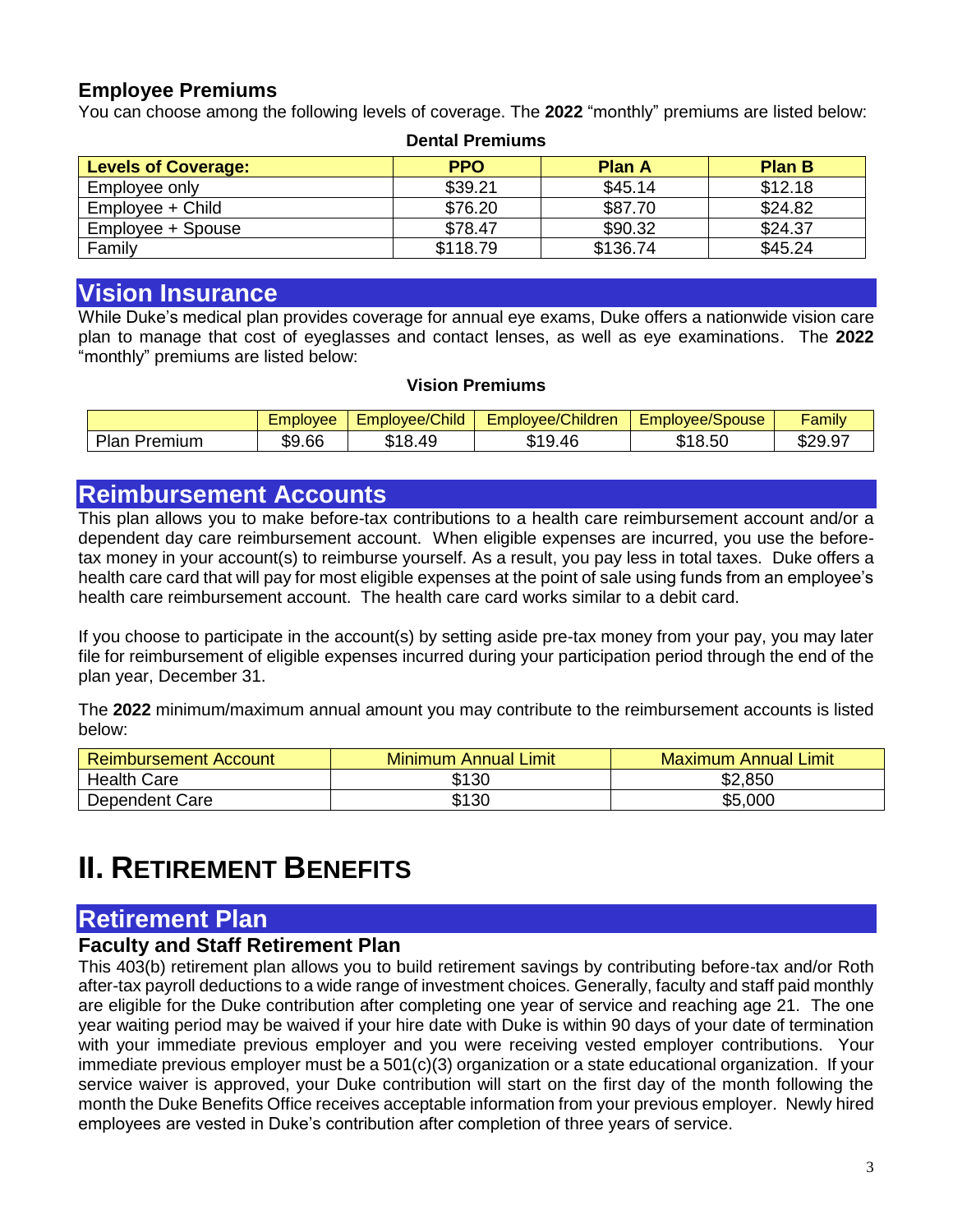Beginning January 1, 2022, the Duke contribution is:

#### **8.9% of the first \$72,000 of salary, and 13.2% of annual salary in excess of \$72,000 up to a statutory salary limit of \$305,000**

## **Post-Retirement Medical and Dental Coverage**

Newly hired employees are eligible for retiree medical and dental coverage at the full premium rate once they have completed 15 years of service after age 45.

# **III. BENEFITS YOU RECEIVE AUTOMATICALLY**

Duke provides the following benefits free of charge. You receive these benefits automatically.

#### **Employee Tuition Assistance Program**

The Employee Tuition Assistance Program will reimburse full-time staff with two or more years of full-time service for up to \$5,250 per calendar year for tuition related to an employee's job and/or continued career growth at Duke. The benefit can be used for up to three classes per semester or quarter at any higher education institution in North Carolina that is accredited by the Southern Association of Colleges and Schools.

## **Employee Life Insurance**

You are automatically covered by \$10,000 Basic Life Insurance and \$10,000 AD&D. In the event of your death while you are an active employee, Duke also provides a death benefit to your spouse or estate. The benefit is equal to one month's salary for each year of full-time service, with an overall maximum of six months' salary.

## **Travel Accident Insurance**

You are covered automatically by this insurance when traveling out of town on Duke business — up to \$200,000 in the event of accidental injuries resulting in death, dismemberment, or loss of hearing/sight, and up to \$5,000 for related medical expenses. The plan also provides a \$5,000 benefit when a covered person suffers a covered loss at any time while insured by this policy.

## **Duke Disability Insurance**

As a Health System staff member who works at least 30 hours per week, and has three (3) years of fulltime continuous service, you may be eligible for the Duke Disability Program if you are out of work due to an illness or injury for more than 90 days. If approved for disability, the benefit pays 60% of the staff member's base salary (up to \$25,000 per month). If you had an employer-sponsored long term disability plan within 90 days of full-time employment at Duke, you may be eligible to waive the normal three-year waiting period.

## **Paid Time Off**

Duke University Health System (DUHS) recognizes a staff member's need for flexibility in scheduling personal time off to meet family needs and to balance work and family life. Each DUHS staff member has access to PTO accrual banks for the purposes of taking time away from work. PTO incorporates vacation, sick leave, holiday and funeral leave into one program. There is also an annual opportunity to "cash-out" long-term PTO bank hours at 50% of your current base pay.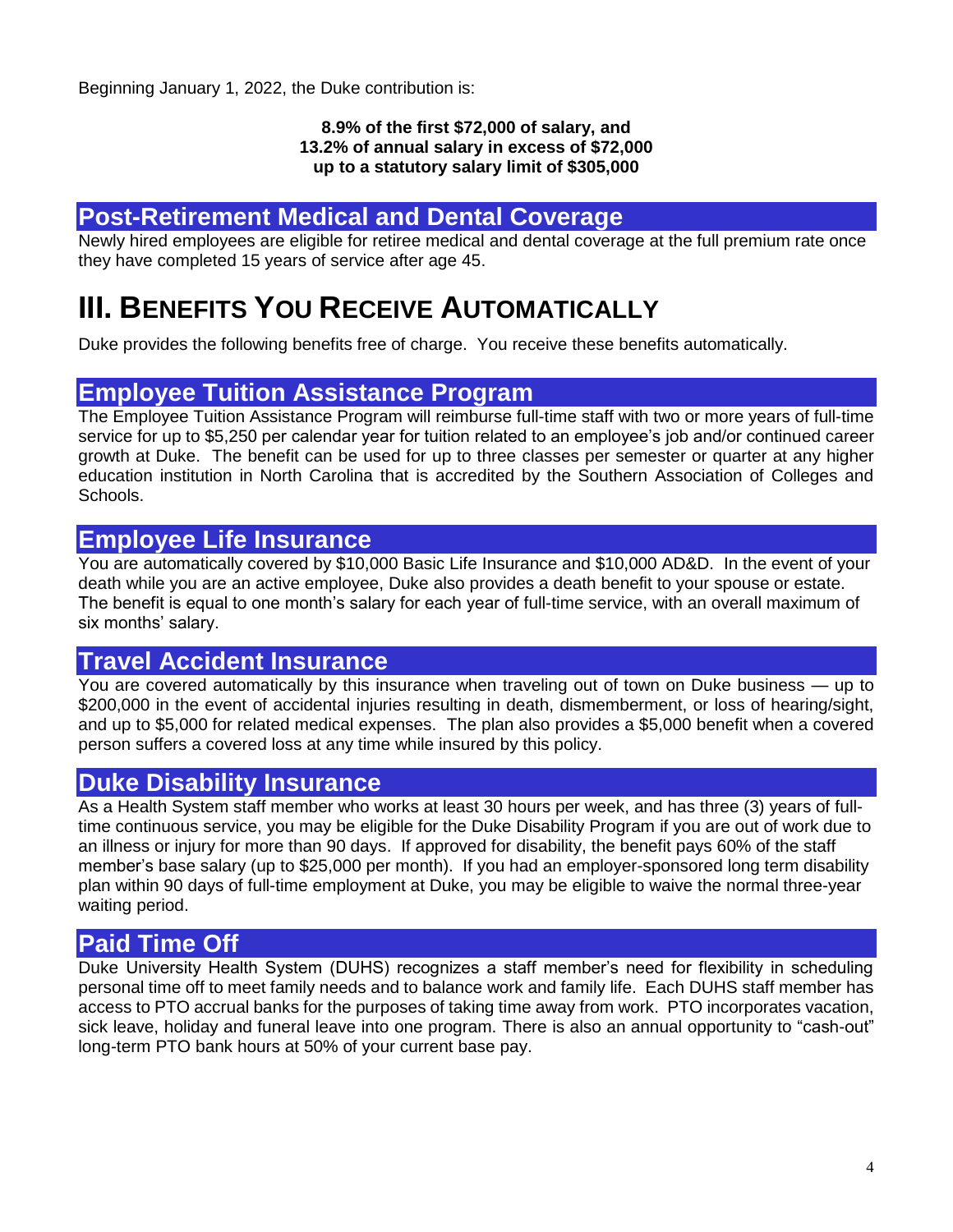The chart below shows the number of hours (or days) accrued based on a full-time staff member working 2,080 hours per calendar year.

| <b>Years of Completed Service</b>  | <b>Expected</b><br><b>Annual Days</b><br>Earned | <b>Expected</b><br><b>Annual Hours</b><br>Earned | <b>Hours</b><br><b>Accrued Per</b><br><b>Pay Period</b> | Days Accrued<br>Per Pay<br>Period |
|------------------------------------|-------------------------------------------------|--------------------------------------------------|---------------------------------------------------------|-----------------------------------|
| Less than 4                        | 35                                              | 280                                              | 23.33                                                   | 2.91                              |
| 4 or more (beginning at 49 months) | 40                                              | 320                                              | 26.66                                                   | 3.33                              |

#### **Accrual on Scheduled Hours for Monthly Paid Staff Members**

## **Personal Assistance Service (Employee Assistance Program)**

Employees and their families are eligible to receive free, confidential professional assistance in resolving a broad range of personal and family problems. Contact PAS at 919-416-1727 for additional information.

# **Live for Life and Duke Fitness Club**

LIVE FOR LIFE is a comprehensive health promotion program to support you in your goals toward better health and fitness. The Duke Fitness Club is a network of fitness centers throughout the area who offer Duke employees discounted rates and convenient payroll deduction.

# **Paid Parental Leave**

In order to assist and to support new parent relationships through its leave policies, Duke provides Paid Parental Leave. To be eligible for Paid Parental Leave, you must be a benefits-eligible staff member working 30 or more hours per week after one year of employment and have worked for at least 1,250 hours during the prior twelve-month period. This leave provides six consecutive weeks of 100% pay to the parent following the birth or adoption of a child. Paid Parental Leave runs concurrent with Family Medical Leave, and must be taken with the first 12 weeks after the birth of the child or placement for adoption.

# **Child Care Resources**

Duke offers an on-campus child care facility through the Duke Children's Campus. In addition, the Duke Child Care Partnership provides priority placement at over 30 area child care centers for parents at Duke.

# **IV. OTHER VOLUNTARY BENEFITS**

Duke also offers the following voluntary programs with premiums paid through payroll deductions.

## **Personal Accident Insurance**

This program provides a single lump sum amount in the event of accidental death, dismemberment or permanent total disability. You may select benefit amounts from \$50,000 to \$750,000 in multiples of \$10,000, but not exceeding 10x your salary. Individual and family coverage is available.

# **Supplemental Life Insurance**

You may choose supplemental term life insurance for yourself, your spouse, and your dependent children through this plan. With this optional coverage, you can supplement your Duke-provided Employee Life Insurance. You pay the full cost for coverage through payroll deductions.

## **Universal Life Insurance**

You can purchase this life insurance for yourself and your dependents. You pay the full cost for coverage through payroll deductions.